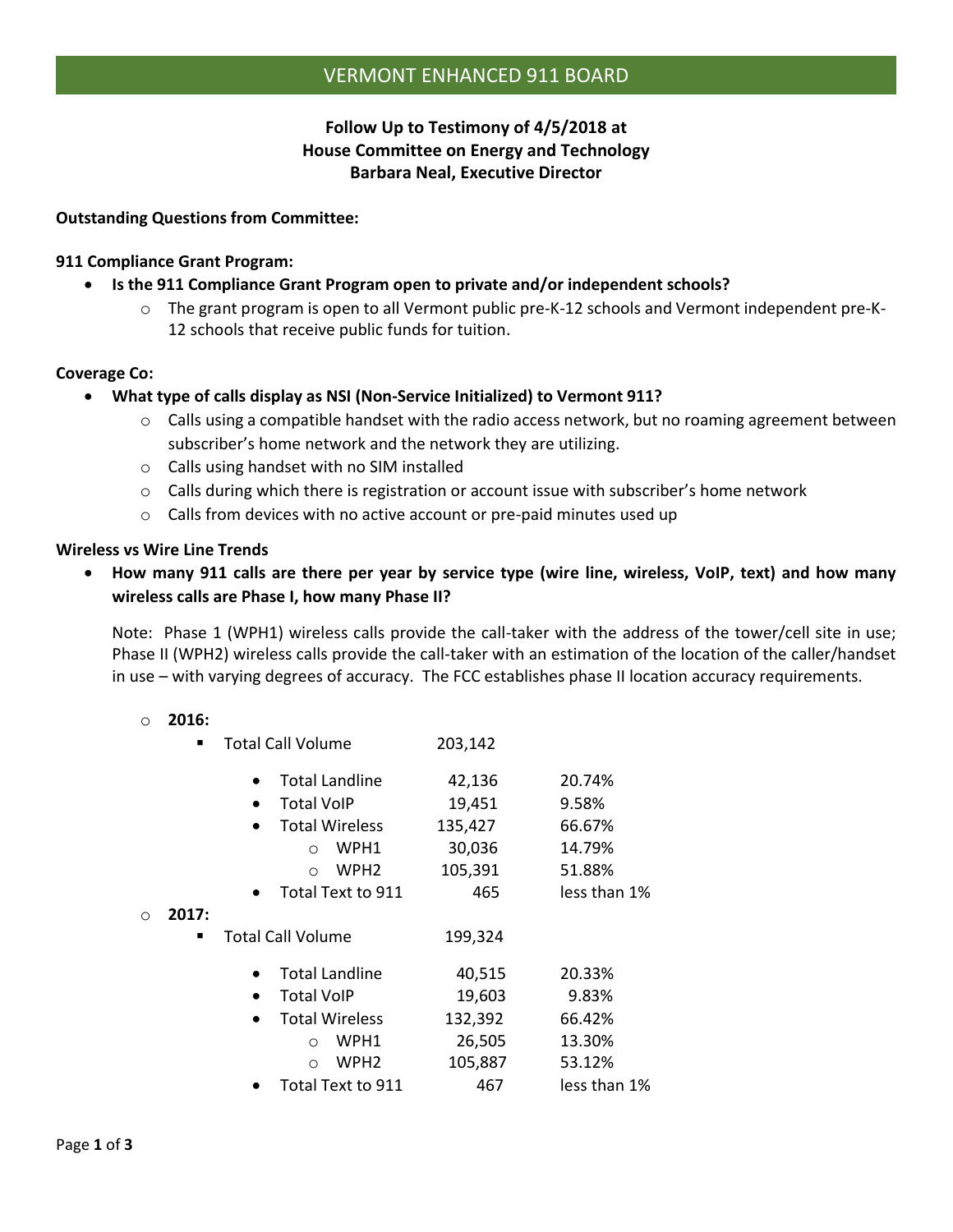#### • **What are the current wireless location accuracy statistics for wireless providers in Vermont?**

Note: Additional information is needed to accurately answer this question.

In January 2015, the FCC adopted the Fourth Report and Order on Wireless E911 Location Accuracy Requirements (PS Docket No. 07-114). This order established that all CMRS (Commercial Mobile Radio Service) providers must provide (1) dispatchable location or (2) x/y location within 50 meters, for the following percentages of wireless 911 calls within the following timeframes:

- Within 2 years: 40 percent of all wireless 911 calls.
- Within 3 years: 50 percent of all wireless 911 calls
- Within 5 years: 70 percent of all wireless 911 calls.
- Within 6 years: 80 percent of all wireless 911 calls.

The FCC order allows carriers 30 seconds to deliver the information to the PSAP that is requesting it. Currently, the Vermont 911 system automatically requests this information at 20 seconds on every wireless call.

Vermont data from 2017 shows that approximately 57% of all wireless calls provided an x/y location of 50 meters or less within 20 seconds. A review of the data for each of the seven wireless carriers in the state indicates all but two companies were significantly above the FCC requirement of 40%. The 911 Board is unable to determine whether the remaining two carriers are meeting the metric within the FCC established 30 second timeframe with existing internal data. The Board will request additional information from the two carriers to aid in this determination.

The 911 Board is currently assessing the operational impact of changing the automatic system request for Phase II location information to 30 seconds to assist in measuring compliance moving forward.